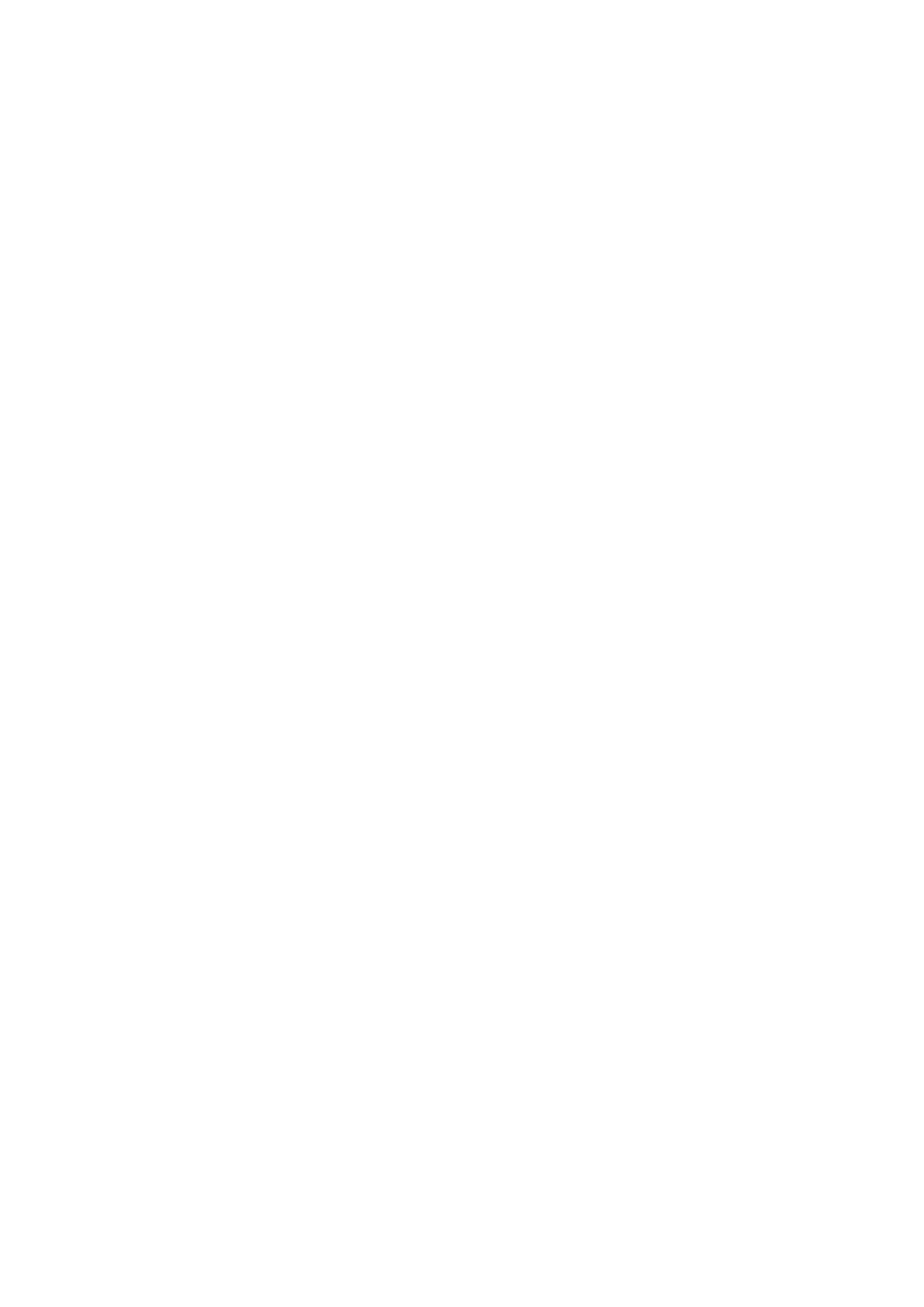# **ANNEX**

#### **UNIFIED INTERPRETATIONS OF THE IGC CODE (AS AMENDED BY RESOLUTION MSC.370(93))**

## **1 Tee welds in type A or type B independent tanks (paragraph 4.20.1.1)**

1.1 Paragraph 4.20.1.1 is applicable to independent tanks of type A or type B, primarily constructed of plane surfaces. This includes the tank corners which are constructed using bent plating which is aligned with the tank surfaces and connected with in-plane welds.

1.2 The applicability of the expression "For dome-to-shell connections only" is clarified as follows:

- .1 welded corners (i.e. corners made of weld metal) should not be used in the main tank shell construction, i.e. corners between shell side (sloped plane surfaces parallel to hopper or top side inclusive if any) and bottom or top of the tank, and between tank end transverse bulkheads and bottom, top or shell sides (sloped plane surfaces inclusive if any) of the tank. Instead, tank corners which are constructed using bent plating aligned with the tank surfaces and connected with in-plane welds should be used; and
- .2 tee welds can be accepted for other localized constructions of the shell such as suction well, sump and dome, where tee welds of full penetration type should also be used.

#### **2 Welds of type C independent bi-lobe tank with centreline bulkhead (paragraph 4.20.1.2)**

2.1 Paragraph 4.20.1.2 is applicable to type C independent tanks including bi-lobe tanks, primarily constructed of curved surfaces fitted with a centreline bulkhead.

2.2 The applicability of the expression "Other edge preparations" is clarified as follows:

Cruciform full penetration welded joints in a bi-lobe tank with centreline bulkhead can be accepted for the tank structure construction at tank centreline welds with bevel preparation subject to the approval of the Administration or recognized organization acting on its behalf, based on the results of the tests carried out at the approval of the welding procedure. (See example below.)

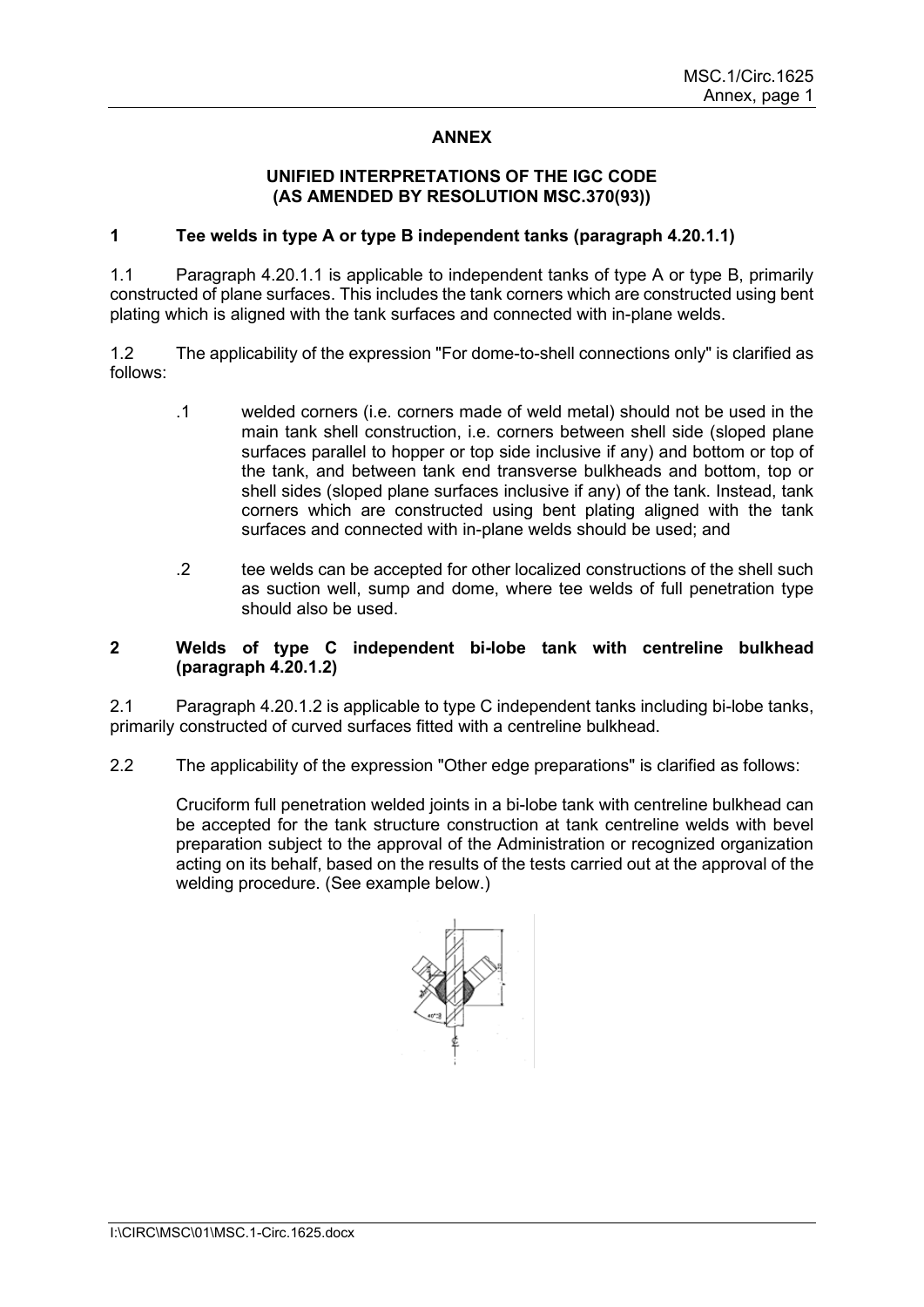# **3 Outer duct in gas fuel piping systems (paragraphs 5.4.4 and 5.13.2.4)**

- 3.1 The expression "design pressure of the outer pipe or duct" in 5.4.4 is:
	- .1 the maximum pressure that can act on the outer pipe or equipment enclosure after the inner pipe rupture as documented by suitable calculations taking into account the venting arrangements; or
	- .2 for gas fuel systems with inner pipe working pressure greater than 1 MPa, the "maximum built-up pressure arising in the annular space", after the inner pipe rupture, which should be calculated in accordance with paragraph 9.8.2 of the IGF Code as adopted by MSC.391(95).

3.2 The expression "maximum pressure at gas pipe rupture" in 5.13.2.4 is the maximum pressure to which the outer pipe or duct is subjected after the inner pipe rupture and for testing purposes it is the same as the design pressure used in 5.4.4.

# **4 Cargo sampling (paragraphs 5.6.5 and 18.9)**

4.1 These requirements should only be applicable if such a sampling system is fitted on board. Connections used for control of atmosphere in cargo tanks during inerting or gassing up should not be considered as cargo sampling connections.

# **5 Cargo filters (paragraph 5.6.6)**

5.1 Means to indicate that filters are becoming blocked and filter maintenance is required should be provided for fixed in-line filter arrangement and portable filter installations where dedicated filter housing piping is provided.

5.2 Where portable filters for fitting to manifold presentation flanges are used without dedicated filter housing, and these can be visually inspected after each loading and discharging operation, no additional arrangements for indicating blockage or facilitating drainage should be required.

# **6 Cargo piping insulation (paragraph 5.12.3.1)**

6.1 The expression "a thermal insulation system as required to minimize heat leak into the cargo during transfer operations" means that properties of the piping insulation should be taken into consideration when calculating the heat balance of the containment system and capacity of the pressure/temperature control system.

6.2 The expression "cargo piping systems shall be provided with a thermal insulation system as required ... to protect personnel from direct contact with cold surfaces" means that surfaces of cargo piping systems with which personnel are likely to have contact under normal conditions should be protected by a thermal insulation, with the exception of the following examples:

- .1 surfaces of cargo piping systems which are protected by physical screening measures to prevent such direct contact;
- .2 surfaces of manual valves having extended spindles that protect the operator from the cargo temperature; and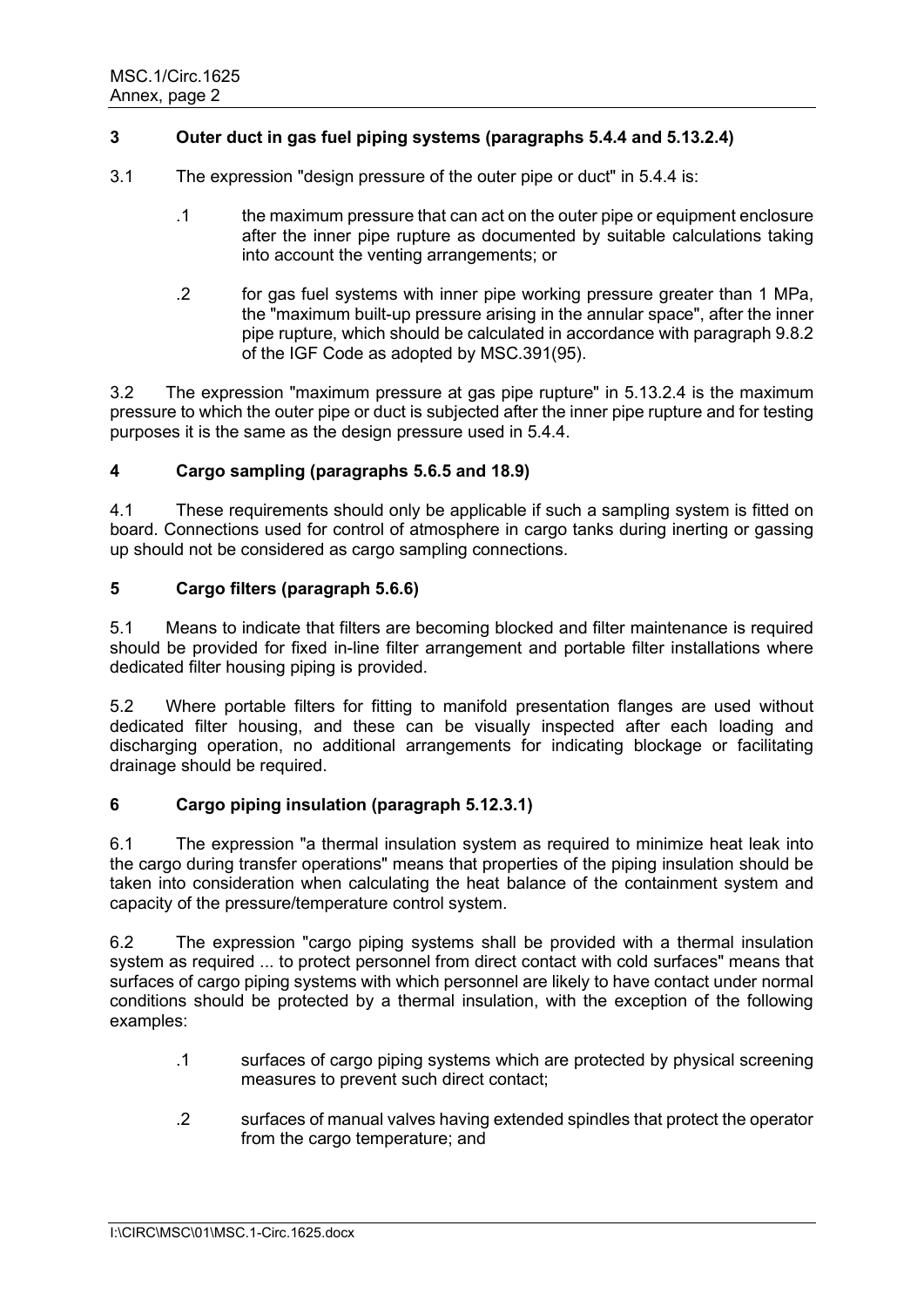.3 surfaces of cargo piping systems whose design temperature (to be determined from inner fluid temperature) is above minus 10°C.

# **7 Type testing requirements for valves (paragraph 5.13.1.1.2)**

7.1 The expression "Each type of valve…shall be certified to a recognized standard" means that:

- .1 for pressure relief valves (PRVs) that are subject to IGC Code paragraph 8.2.5, the flow or capacity should be certified by the Administration or recognized organization acting on its behalf; and
- .2 for other types of valves, the manufacturer should certify the flow properties of the valves based on tests carried out according to recognized standards.

# **8 Guidance for sizing pressure relief systems for interbarrier spaces (paragraph 8.1)**

# **8.1 General**

8.1.1 The formula for determining the relieving capacity given in section 2 is for interbarrier spaces surrounding independent type A cargo tanks, where the thermal insulation is fitted to the cargo tanks.

8.1.2 The relieving capacity of pressure relief devices of interbarrier spaces surrounding independent type B cargo tanks may be determined on the basis of the method given in section 2; however, the leakage rate should be determined in accordance with 4.7.2 of the IGC Code.

8.1.3 The relieving capacity of pressure relief devices for interbarrier spaces of membrane and semi-membrane tanks should be evaluated on the basis of specific membrane/semi-membrane tank design.

8.1.4 The relieving capacity of pressure relief devices for interbarrier spaces adjacent to integral type cargo tanks may, if applicable, be determined as for type A independent cargo tanks.

# **8.2 Size of pressure relief devices**

8.2.1 The combined relieving capacity of the pressure relief devices for interbarrier spaces surrounding type A independent cargo tanks where the insulation is fitted to the cargo tanks may be determined by the following formula:

$$
Q_{sa} = 3.4 \cdot A_c \frac{\rho}{\rho_v} \sqrt{h} \ (m^3/s)
$$

*where*:

 $Q_{\text{ss}}$  = minimum required discharge rate of air at standard conditions of 273 K

and 1.013 bar

 $A_c$  = design crack opening area (m<sup>2</sup>)  $A_c = \frac{\pi}{4} \delta$ . 1 (m<sup>2</sup>)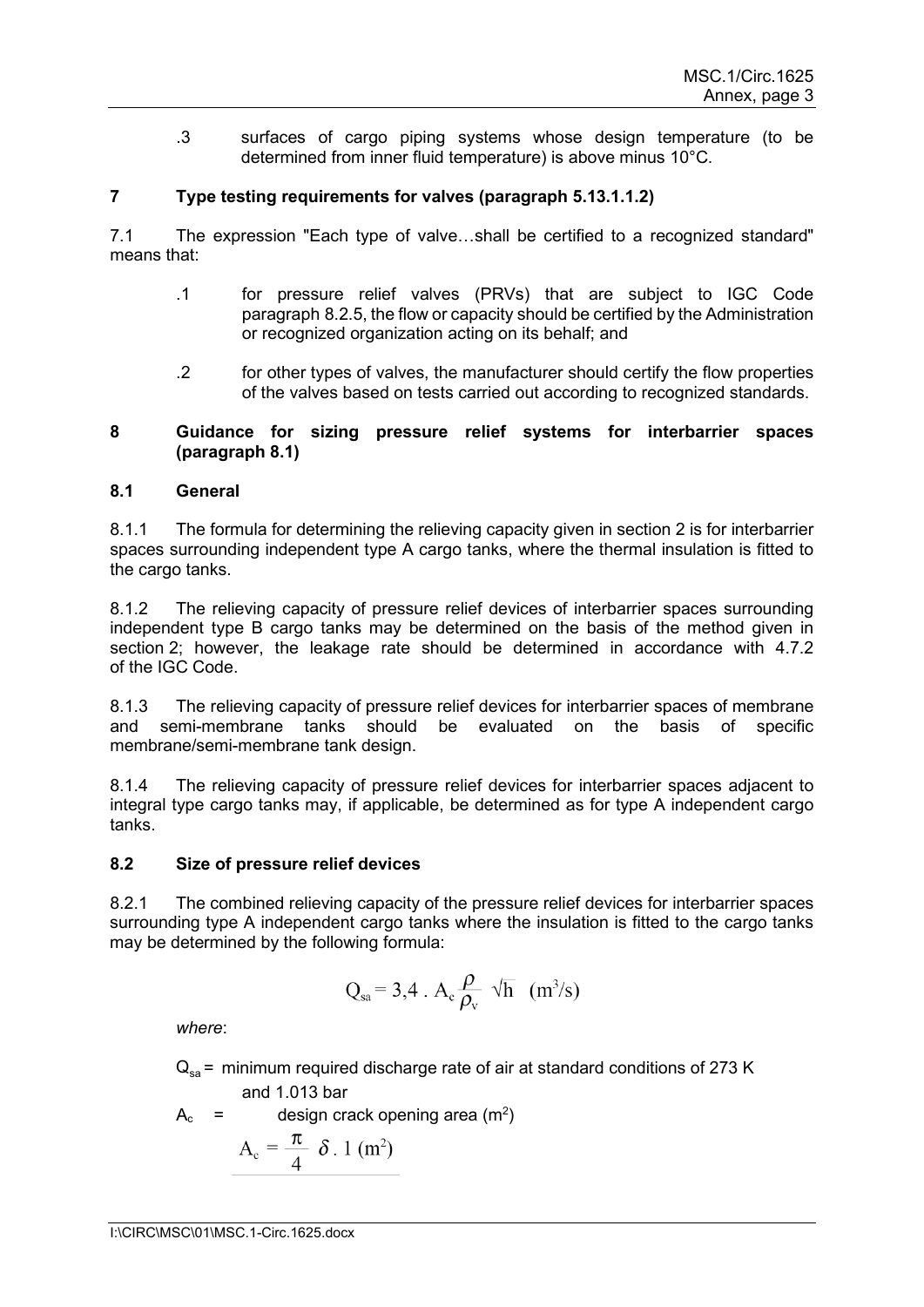- $\delta$  = max, crack opening width (m)
- $δ = 0.2t (m)$
- $t =$  thickness of tank bottom plating  $(m)$
- $l =$  design crack length  $(m)$  equal to the diagonal of the largest plate panel of the tank bottom, see sketch below.
- $H =$  max liquid height above tank bottom plus 10.MARVS (m)
- $\rho$  = density of product liquid phase (kg/m<sup>3</sup>) at the set pressure of the interbarrier space relief device
- $\rho_{\rm v}$  = density of product vapour phase (kg/m $^3$ ) at the set pressure of the interbarrier space relief device and a temperature of 273 K

```
MARVS = max allowable relief valve setting of the cargo tank (bar).
```


# **9 Emergency fire pump (paragraphs 11.2 and 11.3.4)**

9.1 In paragraph 11.3.4 the term "fire pumps" where not qualified by the word "emergency" refers to the fire pumps required in accordance with SOLAS regulation II-2/10.2.2.2.2.

9.2 If all the fire pumps mentioned in paragraph 1 above supplying the water spray system (for covering the superstructures and deckhouses) are disabled due to a fire in any one compartment, then the emergency fire pump should be sized to cover:

- .1 the water spray system for the boundaries of the superstructures and deckhouses, and lifeboats, liferafts and muster areas facing the cargo area, (as per paragraph 11.3.4); and
- .2 two fire hydrants (as per paragraph 11.2).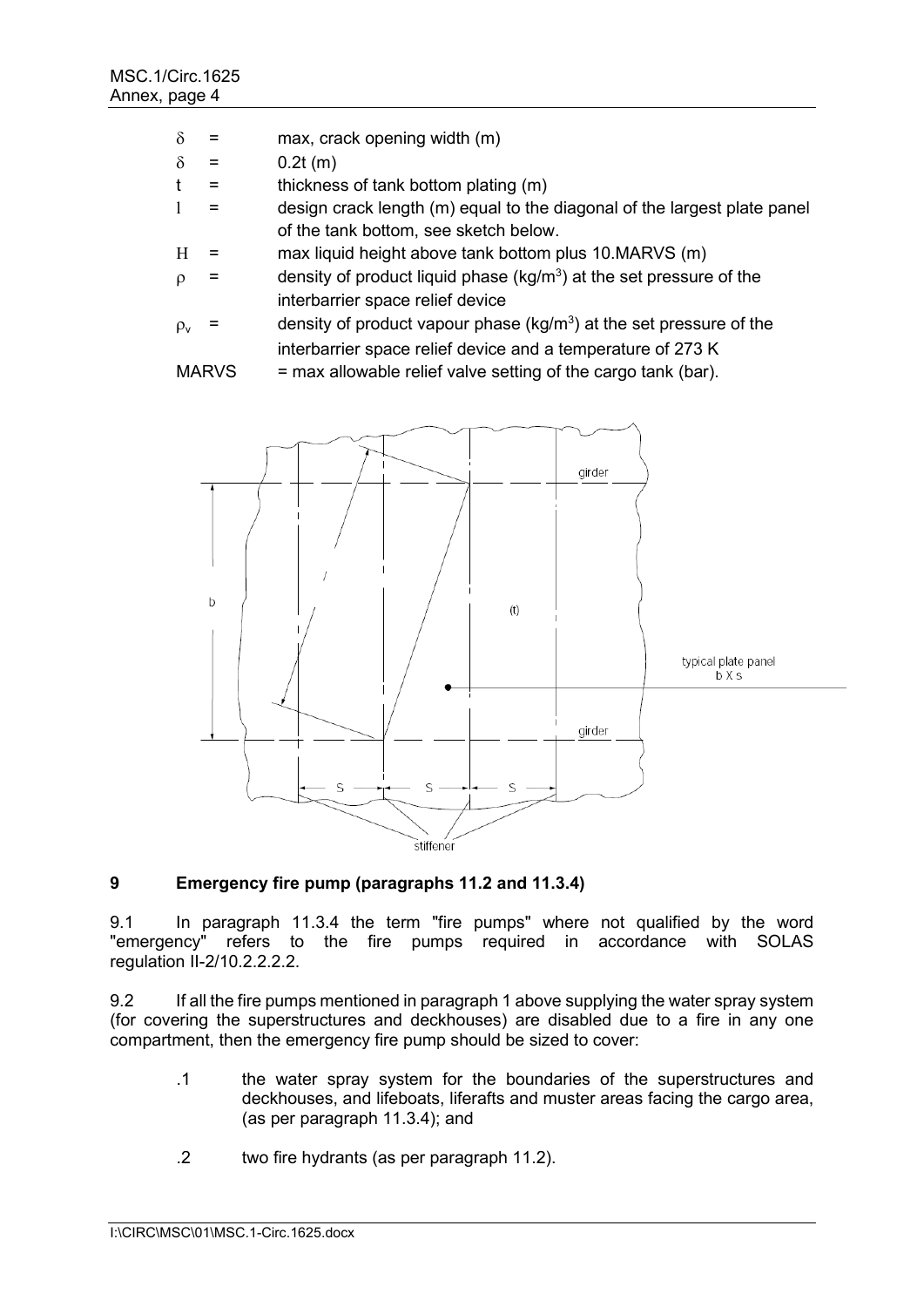9.3 When the ship is also fitted with a total flooding high expansion foam system protecting the engine-room (to comply with SOLAS regulations II-2/10.4.1.1.2 and 10.5.1.1) and the emergency fire pump is intended to supply sea water to this system, then the emergency fire pump should also be sized to cover the foam system for dealing with an engine-room fire, when the main fire pumps are disabled.

9.4 On the basis of the principle of dealing with one single fire incident at a time, the emergency fire pump does not need to be sized to cover all three systems in 2 and 3 above (i.e. water spray, hydrants and foam) at the same time and should only need to be sized to cover the most demanding area and required systems, as follows:

- .1 the foam system + two hydrants; or
- .2 the water spray system + two hydrants; whichever is greater.

# **10 Fire pumps used as spray pumps (paragraph 11.3.4)**

10.1 In cases where the emergency fire pump is used to meet this requirement, its capacity, in addition to being capable of maintaining two jets of water as required by paragraph 12.2.2.1.1 of the FSS Code, should be increased taking into account the spray application rates stated in paragraph 11.3.2.1, but limiting coverage to boundaries of normally manned superstructures and deckhouses, survival crafts and their muster areas.

10.2 The expression "one of the fire pumps or emergency fire pump" is related to fire pumps required by SOLAS regulation II-2/10.2.2 installed outside the space where spray pump(s) are located.

10.3 The expression "fire in one compartment" means a compartment provided with A-class boundaries in which is located the fire pump(s), or the source of power of the fire pump(s), serving the water-spray system in accordance with paragraph 11.3.3.

# **11 Level indicators for cargo tanks (paragraph 13.2.2)**

11. 1 In order to assess whether or not only one level gauge is acceptable in relation to the aforesaid sentence, the expression "can be maintained" means that any part of the level gauge other than passive parts can be overhauled while the cargo tank is in service.

Note: passive parts are those parts assumed not subject to failures under normal service conditions.

# **12 Inhibition of cargo pump operation and opening of manifold ESD valves with level alarms overridden (table 18.1, note 4 and paragraph 13.3.7)**

12.1 In applying the second sentence of note 4 of table 18.1, a hardware system such as an electric or mechanical interlocking device should be provided to prevent inadvertent operation of cargo pumps and inadvertent opening of manifold ESD valves.

# **13 Oxygen deficiency monitoring equipment in a nitrogen generator room area (paragraph 13.6.4)**

13.1 Two oxygen sensors should be positioned at appropriate locations in the space or spaces containing the inert gas system, in accordance with paragraph 15.2.2.4.5.4 of the FSS Code, for all gas carriers, irrespective of the carriage of cargo indicated by an "A" in column "f" in the table in chapter 19 of the Code.